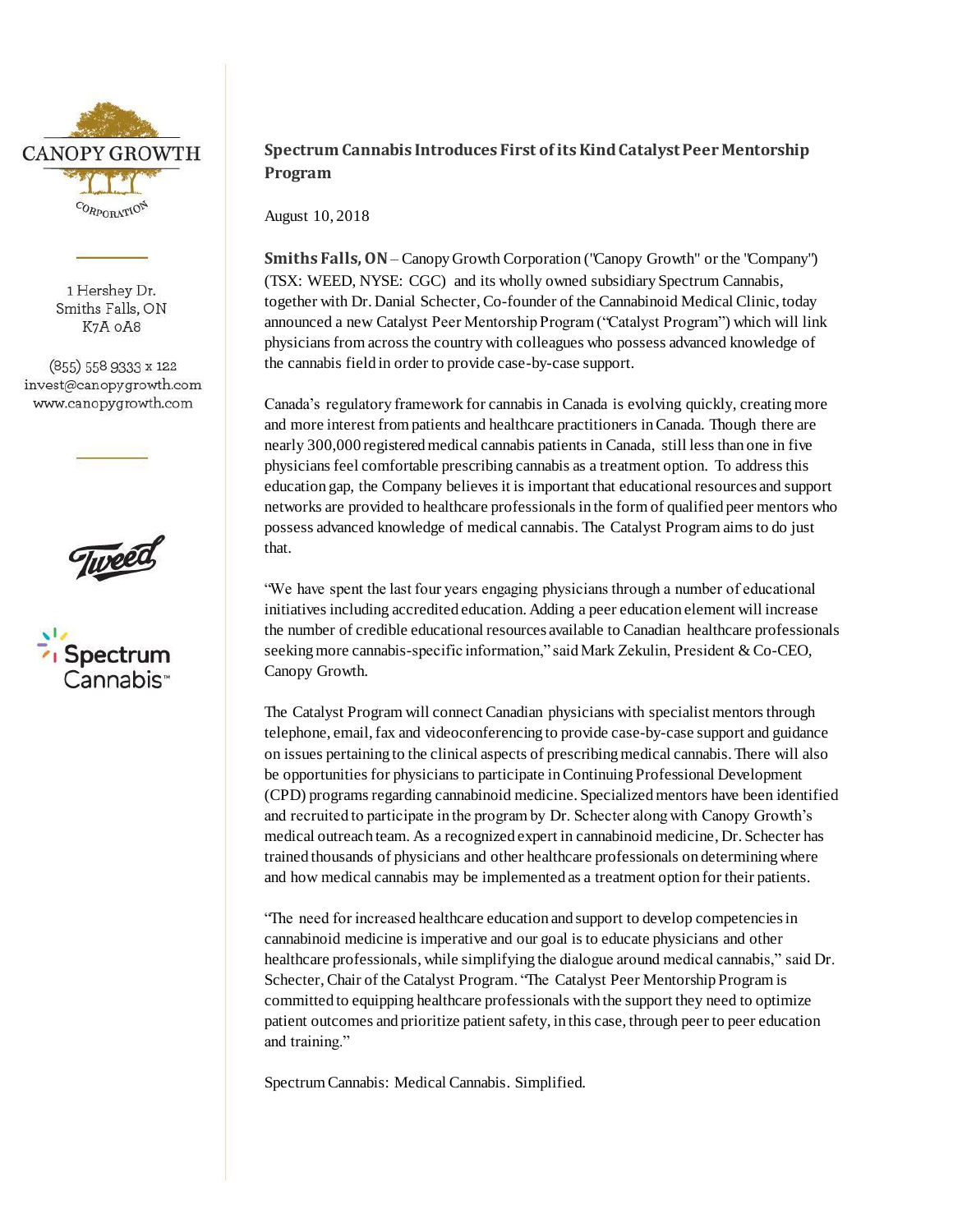**Contacts:**

Media Relations Caitlin O'Hara [Caitlin.ohara@canopygrowth.com](mailto:Caitlin.ohara@canopygrowth.com) 613-291-3239

Investor Relations Tyler Burns [Tyler.burns@canopygrowth.com](mailto:Tyler.burns@canopygrowth.com) 855-558-9333 ex 122

Director: Bruce Linton [tmx@canopygrowth.com](mailto:tmx@canopygrowth.com)